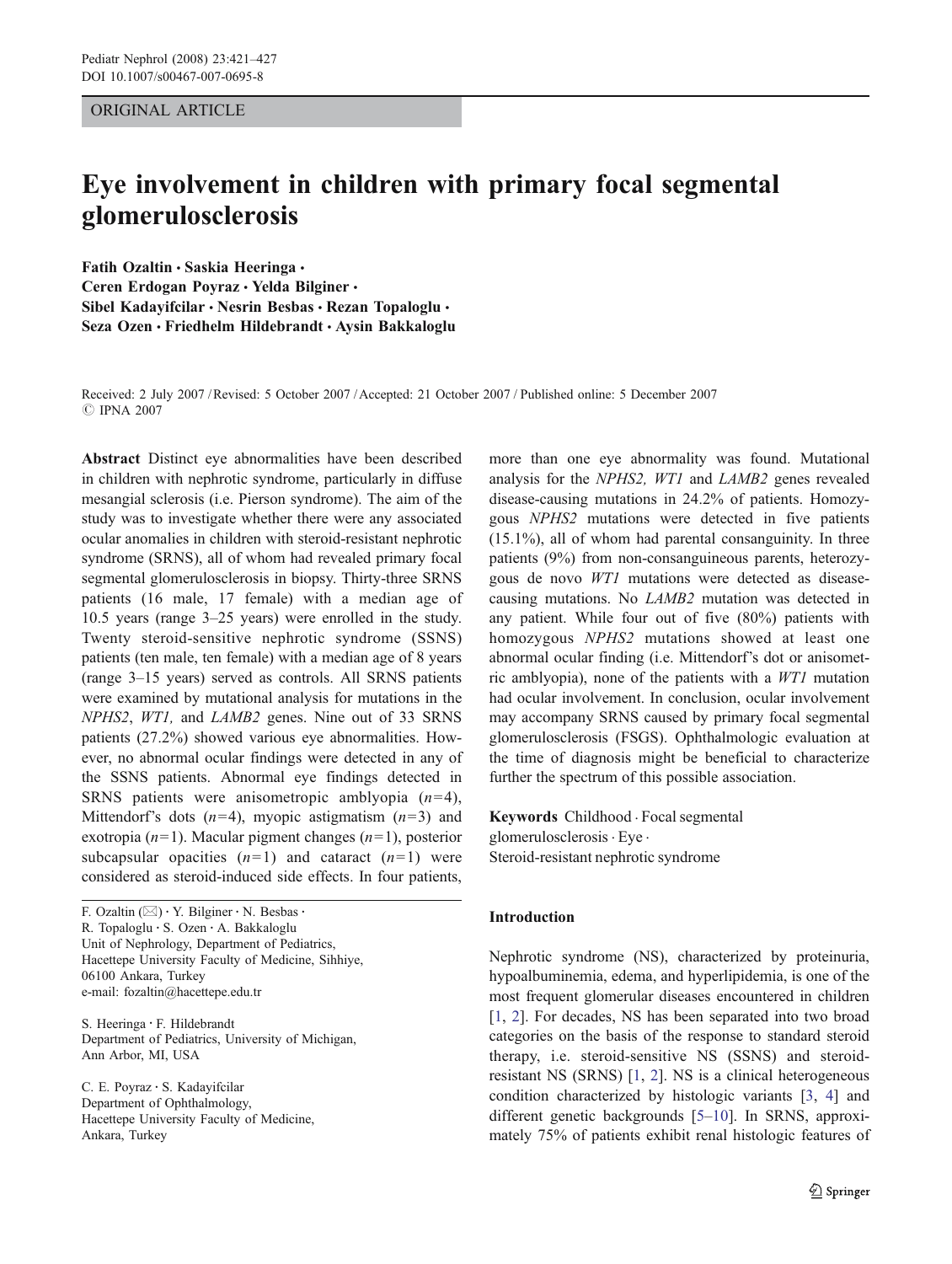focal segmental glomerulosclerosis (FSGS) and 20% demonstrate minimal-change NS (MCNS). Conversely, in SSNS, renal histologic features indicate MCNS in 80% of cases and FSGS in 20% [[11](#page-6-0)]. In recent years, advances in the molecular genetics of familial NS have led to the discovery of specialized molecules located on podocytes that are mutated in SRNS. Several genes have been identified by positional cloning as causing SRNS in humans. These include the recessive genes, NPHS1 (nephrin) [[5\]](#page-5-0), NPHS2 (podocin) [[6\]](#page-5-0), LAMB2 (laminin-β2) [\[8](#page-5-0)], *PLCE1* (phospholipase C epsilon 1) [[10\]](#page-6-0) as well as the dominant genes WT1 (Wilms tumor suppressor gene 1) [[12,](#page-6-0) [13](#page-6-0)], ACTN4 (actinin alpha-4) [[7\]](#page-5-0) and TRPC6 (canonical transient receptor potential 6 ion channel) [[9\]](#page-6-0). However, in most cases of isolated SRNS and in the majority of patients with syndromic forms associated with neurological, ocular, skeletal, and other abnormalities, the genetic basis remains unclear [[14\]](#page-6-0).

Various types of ocular defects involving the lens, retina and cornea have been described in syndromes that are associated with renal glomerular defects [[15](#page-6-0)–[19\]](#page-6-0). Moreover, in certain glomerular or tubular diseases, some particular ocular findings have been reported that are specific for that disease or are being encountered more frequently than those seen in the general population. Since certain genes are involved in the early development of both eye and renal glomerulus, it is rational to detect ocular involvement in patients with genetic kidney diseases.

In the present study, we aimed to evaluate whether there is an association with a certain eye phenotype in children with biopsy proven primary FSGS presenting with steroidresistant nephrotic syndrome (SRNS) along with mutational analysis by direct sequencing of NPHS2, WT1 and LAMB2.

## Patients and methods

## Patients

This study was approved by the local Ethics Committees of Hacettepe University Faculty of Medicine and of the University of Michigan. Informed consent/assent of the parents and/or the patients was obtained. Inclusion criteria were (1) biopsy proven primary FSGS presented with steroid-resistant nephrotic syndrome, which was diagnosed according to published criteria [\[20](#page-6-0)], (2) patients/parents who gave written informed consent/assent for the study. Criteria for exclusion from the study were (1) secondary and syndromic FSGS, (2) presence of any systemic illness other than FSGS, (3) any clinically severe co-morbid condition, including marked hypertension.

Overall, 33 patients (16 male, 17 female) with biopsy proven primary FSGS were enrolled in the study. The median age of the patients was 10.5 years (range 3– 25 years), and the median age at disease onset was 6 years (range 1–13 years). Consanguinity between parents was noted in 15 patients (45%) (Table [1\)](#page-2-0). Detailed demographic and clinical data were ascertained from the hospital records of each patient (Table [1](#page-2-0)). Twenty patients (ten male, ten female), with a median age of 8 years (range 3–15 years) with steroid-sensitive nephrotic syndrome (SSNS) served as controls. The median age at onset for the control group was 5 years (range 2–11 years).

Detailed ophthalmologic examination was performed by two experienced ophthalmologists (C.E.P. and S.K.).

#### Ophthalmological examination

All patients underwent ophthalmological examination consisting of visual acuity determination with the most advanced chart (Teller, Lea or Snellen visual acuity chart). According to the patient's age, refractive error was determined by cycloplegic retinoscopy, approximately 45 min following instillation of cyclopentolate 1% drops twice (10 min apart) into each eye. Evaluation of strabismus (cover–uncover tests and eye movements), slit lamp biomicroscopy of the anterior segment before and after cycloplegia, and fundus examination after dilatation were also performed.

#### Mutational analysis

All SRNS patients were screened by mutational analysis for NPHS2, WT1 and LAMB2. Genomic DNA was isolated from blood samples with the Puregene DNA purification kit (Gentra, Minneapolis, MN, USA) in accordance with the manufacturer's guidelines. Mutation analysis was performed by exon-flanking direct sequencing of all eight exons of NPHS2, exons 8 and 9 of WT1 and all 32 exons of LAMB2. Exon primers are available from the authors on request. Polymerase chain reaction (PCR) products were sequenced with an ABI automated sequencer (Applied Biosystems, CA, USA). For sequence analysis the software SEQUENCHER (Gene Codes, Ann Arbor, MI, USA) was used. For all detected mutations and other sequence variants, sequencing of both strands was performed. The absence of previously unpublished mutations was shown in 160 control chromosomes from healthy individuals of matched ethnic origin.

## Statistical analysis

The results were analyzed with SPSS, version 11.0 (SPSS Inc., Chicago, IL, USA) and were expressed as median (minimum–maximum) for data not showing normal distribution and as mean  $\pm$  SD for data showing normal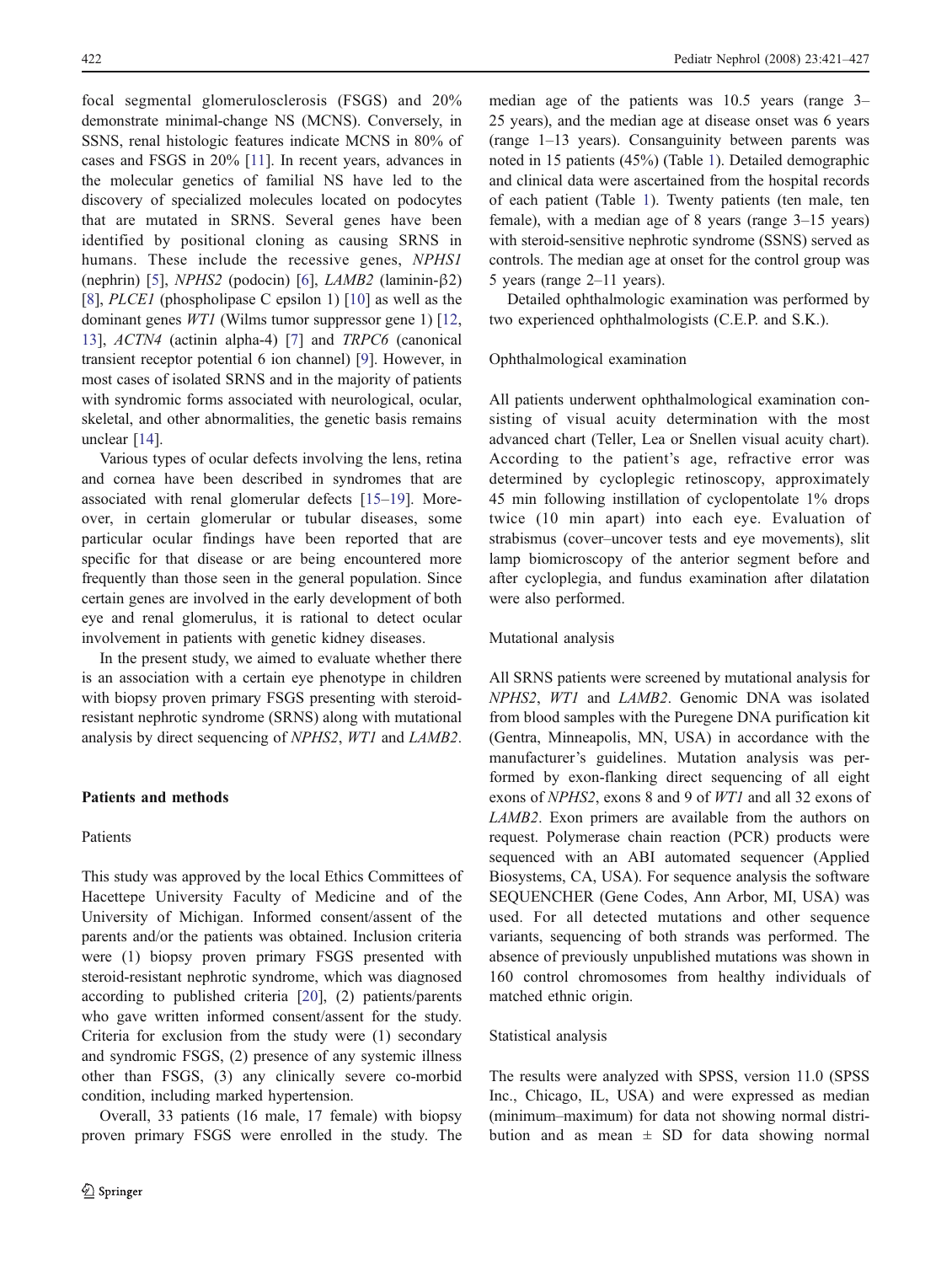<span id="page-2-0"></span>Table 1 Demographic characteristics of 33 patients with primary FSGS (A acute presentation, Cre creatinine, F female, M male, N no, Y yes, Pr protein, R during regular examination)

| Patient no.     | Age (years)    | Gender      | Age at onset of<br>nephrotic<br>syndrome (years) | Parental<br>consanguinity | Clinical<br>presentation | Initial serum<br>albumin $(g/dl)^a$ | Urinary<br>Pr/Cre ratio | Hematuria   |
|-----------------|----------------|-------------|--------------------------------------------------|---------------------------|--------------------------|-------------------------------------|-------------------------|-------------|
| $\mathbf{1}$    | 11             | ${\bf F}$   | $\mathbf{1}$                                     | $\mathbf Y$               | $\mathbb{R}$             | 2.40                                | 42                      | $\mathbf Y$ |
| 2               | 16             | $\mathbf M$ | 10                                               | Y                         | $\mathbf{A}$             | 1.40                                | 24                      | ${\bf N}$   |
| 3               | $10\,$         | M           | 9                                                | $\mathbf Y$               | A                        | 3.40                                | 3.40                    | $\mathbf Y$ |
| 4               | 13             | $\mathbf M$ | 5                                                | ${\bf N}$                 | A                        | 2.20                                | 28                      | ${\bf N}$   |
| 5               | 15             | $\rm F$     | 5                                                | ${\bf N}$                 | A                        | 3.10                                | $\overline{2}$          | ${\bf N}$   |
| 6               | 8              | $\mathbf M$ | 3                                                | $\mathbf Y$               | A                        | 2.30                                | 5.87                    | ${\bf N}$   |
| 7               | $10\,$         | F           | $\overline{c}$                                   | ${\bf N}$                 | $\mathbf{A}$             | 1.80                                | 24                      | ${\bf N}$   |
| 8               | 3              | $\rm F$     | $\overline{c}$                                   | $\mathbf Y$               | $\mathbb{R}$             | 2.90                                | $\mathbf{1}$            | ${\bf N}$   |
| 9               | 14             | $\rm F$     | 11                                               | ${\bf N}$                 | $\mathbb{R}$             | 3.20                                | $10\,$                  | ${\bf N}$   |
| 10              | 9              | $\rm F$     | $\tau$                                           | $\mathbf Y$               | A                        | 1.50                                | 15                      | ${\bf N}$   |
| 11              | 9              | ${\bf F}$   | 6                                                | ${\bf N}$                 | A                        | 1.40                                | $22\,$                  | ${\bf N}$   |
| 12              | 13             | $\mathbf M$ | $\overline{7}$                                   | ${\bf N}$                 | A                        | 1.30                                | 36                      | ${\bf N}$   |
| 13              | 14             | $\rm F$     | 13                                               | ${\bf N}$                 | A                        | 3.50                                | 1.60                    | ${\bf N}$   |
| 14              | $10\,$         | M           | 9                                                | ${\bf N}$                 | A                        | 2.40                                | 4.20                    | $\mathbf Y$ |
| 15              | 9              | $\mathbf M$ | 6                                                | $\mathbf Y$               | A                        | 3.50                                | 8                       | ${\bf N}$   |
| 16 <sup>b</sup> | 15             | $\rm F$     | 5                                                | $\mathbf Y$               | $\mathbb{R}$             | 2.10                                | 21                      | $\mathbf Y$ |
| 17 <sup>b</sup> | 5              | M           | 3                                                | $\mathbf Y$               | $\mathbb{R}$             | 2.20                                | 8.40                    | $\mathbf Y$ |
| 18              | 9              | $\mathbf M$ | $\sqrt{2}$                                       | ${\bf N}$                 | A                        | 1.30                                | 73                      | ${\bf N}$   |
| 19              | 12             | $\mathbf M$ | 8                                                | $\mathbf Y$               | A                        | 1.40                                | 24                      | ${\bf N}$   |
| $20\,$          | 11             | ${\rm F}$   | $\mathbf{9}$                                     | $\mathbf Y$               | A                        | 1.50                                | $22\,$                  | ${\bf N}$   |
| 21              | $10\,$         | $\mathbf M$ | 7                                                | ${\bf N}$                 | A                        | 3.30                                | 21                      | ${\bf N}$   |
| 22              | 14             | M           | 11                                               | ${\bf N}$                 | A                        | 2.60                                | 16                      | ${\bf N}$   |
| 23              | 11             | M           | 3                                                | $\mathbf Y$               | $\mathbb{R}$             | 1.50                                | 46                      | $\mathbf Y$ |
| 24              | 9              | $\rm F$     | $\overline{4}$                                   | ${\bf N}$                 | $\mathbf{A}$             | 1.2                                 | 32                      | $\mathbf Y$ |
| 25              | 8              | ${\bf F}$   | $\tau$                                           | ${\bf N}$                 | ${\bf R}$                | 2.91                                | 8.20                    | ${\bf N}$   |
| 26              | 12             | M           | 10                                               | ${\bf N}$                 | A                        | 3                                   | 9                       | ${\bf N}$   |
| 27              | 11             | $\mathbf M$ | 6                                                | $\mathbf Y$               | A                        | 1.6                                 | 16.20                   | $\mathbf Y$ |
| 28              | 16             | ${\bf F}$   | 3                                                | $\mathbf N$               | A                        | 3.7                                 | 16                      | ${\bf N}$   |
| 29              | 9              | ${\rm F}$   | $\mathbf{1}$                                     | $\mathbf N$               | A                        | 1.30                                | 2.25                    | ${\bf N}$   |
| 30              | 6              | M           | 3                                                | $\mathbf Y$               | A                        | 1.60                                | 12.10                   | $\mathbf Y$ |
| 31              | 15             | F           | $\overline{4}$                                   | ${\bf N}$                 | $\mathbb{R}$             | 2.10                                | 8.20                    | ${\bf N}$   |
| 32              | 25             | F           | 12                                               | $\mathbf N$               | $\mathbf A$              | 1.80                                | 7.40                    | ${\bf N}$   |
| 33              | $\overline{4}$ | $\mathbf F$ | 3                                                | Y                         | A                        | 1.80                                | 56                      | $\mathbf Y$ |

a Milligrams per milligram

<sup>b</sup> Patients 16 and 17 are siblings

distribution. The Mann–Whitney U test was used to compare study groups. A  $P$  value less than 0.05 was considered significant.

#### Results

### Clinical characteristics

Twenty-five patients (75.7%) with SRNS presented acutely with nephrotic range proteinuria; eight patients were identified by non-nephrotic proteinuria during regular examination (Table 1). Mean initial serum albumin and urinary protein/creatinine ratio (milligrams per milligram) were  $2.2 \pm 0.8$  g/dl and  $18.5 \pm 16.6$ , respectively, in the SRNS group, and  $1.9 \pm 0.69$  g/dl and  $4.8 \pm 5.9$ , respectively, in the SSNS group  $(P>0.05)$ . Ten patients (30.3%) also had hematuria (Table 1). Hypertension was noted in two patients (patients 2 and 21). Renal biopsy revealed FSGS in all SRNS patients.

Initial treatment for all patients consisted of oral prednisone administration (60 mg/m<sup>2</sup> per day, in divided doses for 4 weeks, followed by 40 mg/m<sup>2</sup> every other day in a single dose for 4 weeks) according to the protocols of the International Study of Kidney Disease in Children (ISKDC) and the Arbeitsgemeinschaft für Pädiatrische Nephrologie [\[21](#page-6-0), [22\]](#page-6-0). When this treatment failed to induce remission, then cyclophosphamide (2 mg/kg per day, 12 weeks) and/or pulse doses of methyl prednisolone (20– 30 mg/kg, three consecutive days, once a month for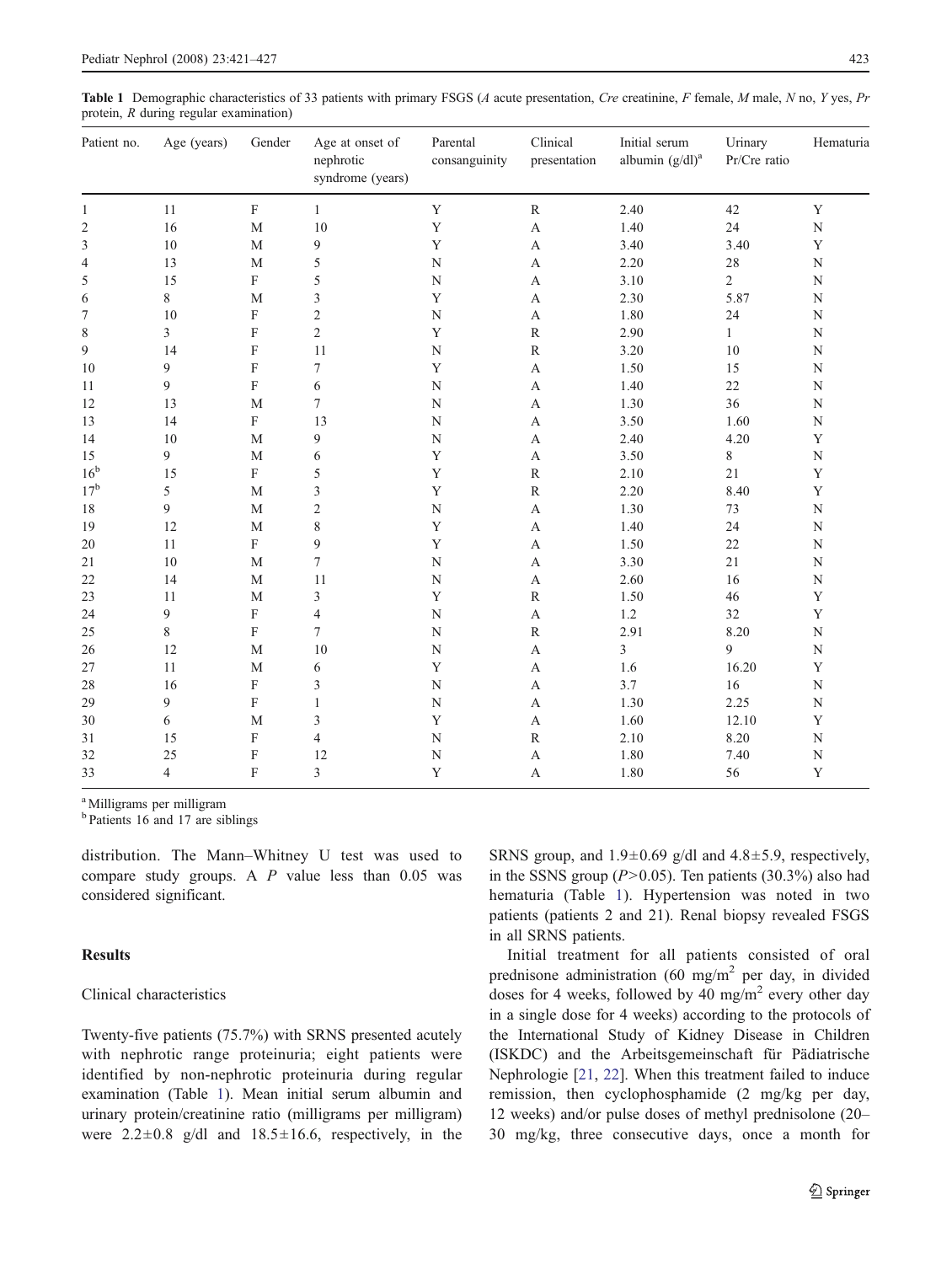6 months) and/or cyclosporine A (2–3 mg/kg per day) were added to low-dose alternate-day oral steroid therapy. Overall, while 13 patients showed primary resistance to initial steroid treatment, partial response was noted in 20 patients (Table 2). Median follow-up time was 54 months (range 4–180 months) for the SRNS patients and 33 months (range 12–120 months) for the SSNS patients. The duration of steroid treatment and time of ophthalmologic examination for each patient are given in Table 2.

## Eye findings

Nine out of 33 patients (27.2%) had various abnormal eye findings, which were not related to drug therapy. These

Table 2 Clinical characteristics of the patients (PR partial response to steroid,  $SR$  primary steroid resistance,  $Y$  yes,  $N$  no)

| Patient<br>no.          | Duration<br>of steroid<br>therapy<br>(months) | Response<br>to steroid | Follow-up time<br>and the time of<br>ophthalmologic<br>examination<br>(months) | Steroid<br>treatment at<br>the time of<br>eye<br>examination |
|-------------------------|-----------------------------------------------|------------------------|--------------------------------------------------------------------------------|--------------------------------------------------------------|
| 1                       | 62                                            | ${\rm SR}$             | 72                                                                             | Y                                                            |
| $\overline{\mathbf{c}}$ | 36                                            | PR                     | 72                                                                             | N                                                            |
| 3                       | 8                                             | PR                     | 9                                                                              | N                                                            |
| $\overline{4}$          | 60                                            | PR                     | 96                                                                             | Y                                                            |
| 5                       | 24                                            | PR                     | 84                                                                             | N                                                            |
| 6                       | 12                                            | <b>SR</b>              | 66                                                                             | N                                                            |
| 7                       | 72                                            | PR                     | 96                                                                             | Y                                                            |
| 8                       | 8                                             | PR                     | 12                                                                             | N                                                            |
| 9                       | 36                                            | PR                     | 36                                                                             | Y                                                            |
| 10                      | 24                                            | PR                     | 24                                                                             | Y                                                            |
| 11                      | 24                                            | PR                     | 36                                                                             | N                                                            |
| 12                      | 36                                            | PR                     | 72                                                                             | N                                                            |
| 13                      | 8                                             | PR                     | 16                                                                             | N                                                            |
| 14                      | 14                                            | <b>SR</b>              | 28                                                                             | Y                                                            |
| 15                      | 16                                            | SR                     | 32                                                                             | Y                                                            |
| 16                      | 60                                            | $\rm SR$               | 116                                                                            | Y                                                            |
| 17                      | 12                                            | <b>SR</b>              | 39                                                                             | N                                                            |
| 18                      | 64                                            | PR                     | 84                                                                             | N                                                            |
| 19                      | 48                                            | PR                     | 48                                                                             | Y                                                            |
| 20                      | 14                                            | PR                     | 26                                                                             | N                                                            |
| 21                      | 84                                            | PR                     | 108                                                                            | N                                                            |
| 22                      | 12                                            | PR                     | 12                                                                             | Y                                                            |
| 23                      | 48                                            | ${\rm SR}$             | 96                                                                             | Y                                                            |
| 24                      | 24                                            | PR                     | 60                                                                             | N                                                            |
| 25                      | 11                                            | PR                     | 11                                                                             | Y                                                            |
| 26                      | 24                                            | PR                     | 24                                                                             | Y                                                            |
| 27                      | 54                                            | ${\rm SR}$             | 60                                                                             | Y                                                            |
| 28                      | 30                                            | PR                     | 156                                                                            | N                                                            |
| 29                      | 54                                            | <b>SR</b>              | 96                                                                             | N                                                            |
| 30                      | 26                                            | <b>SR</b>              | 26                                                                             | Y                                                            |
| 31                      | 96                                            | <b>SR</b>              | 132                                                                            | Y                                                            |
| 32                      | 72                                            | <b>SR</b>              | 180                                                                            | N                                                            |
| 33                      | 12                                            | SR                     | 12                                                                             | Y                                                            |

were anisometropic amblyopia  $(n=4)$ . Mittendorf's dots  $(n=4)$ , myopic astigmatism  $(n=3)$  and exotropia  $(n=1)$ . Macular pigmentary changes in patient 15, cataract in patient 16 and posterior subcapsular opacities in patient 21 were thought to be secondary to steroid treatment, and, therefore, these findings were not included in the calculations. Four patients had two distinct abnormal eye findings at the same time (Table [3](#page-4-0)).

#### Mutational analysis

Mutational analysis for the NPHS2, WT1 and LAMB2 genes revealed disease-causing mutations in eight out of 33 patients with SRNS (24.2%). Homozygous NPHS2 mutations were detected in five patients from different families (15.1%), all of whom had parental consanguinity (patients 6, 16, 17, 23, 33; see Table [3\)](#page-4-0). One patient (patient 5) was carrying the Arg229Gln variant heterozygously, which did not explain the disease phenotype. In three patients (9%) from non-consanguineous parents, heterozygous de novo WT1 mutations were detected as disease-causing mutations (patients 12, 25, 31; Table [3](#page-4-0)). No LAMB2 mutation was detected in any patient. Four out of five (80%) patients with homozygous NPHS2 mutations showed at least one abnormal ocular finding (i.e. Mittendorf's dot or anisometric amblyopia). Interestingly, Mittendorf's dot was present in two siblings (patients 16 and 17) who were carrying the same homozygous *NPHS2* mutation. In six patients without mutations in NPHS2 or WT1, seven different eye abnormalities were found: anisometropic amblyopia (patients 11, 14), myopic astigmatism (patients 13, 20), macular pigmentary changes (patient 15), posterior subcapsular opacities (patient 21) and Mittendorf's dot (patient 20) (Table [3\)](#page-4-0). However, the ocular changes (i.e. macular pigmentary changes and posterior subcapsular opacities) in patients 15 and 21 were considered to be steroid-induced side effects. No abnormal ocular findings were found in three patients with a disease-causing mutation in *WT1*. In the control group (SSNS patients), no ocular involvement was detected.

## Discussion

In this study we examined a single-center cohort of 33 SRNS children with biopsy-proven primary FSGS for mutations in NPHS2, WT1 and LAMB2 for the association with ophthalmologic symptoms. While ocular involvement was found to be present in nine out of 33 (27.2%) children with SRNS, in the SSNS control group no ocular changes were found. Four out of five patients (80%) with diseasecausing NPHS2 mutations showed at least one ocular abnormality. No eye involvement was found in patients with a *WT1* mutation.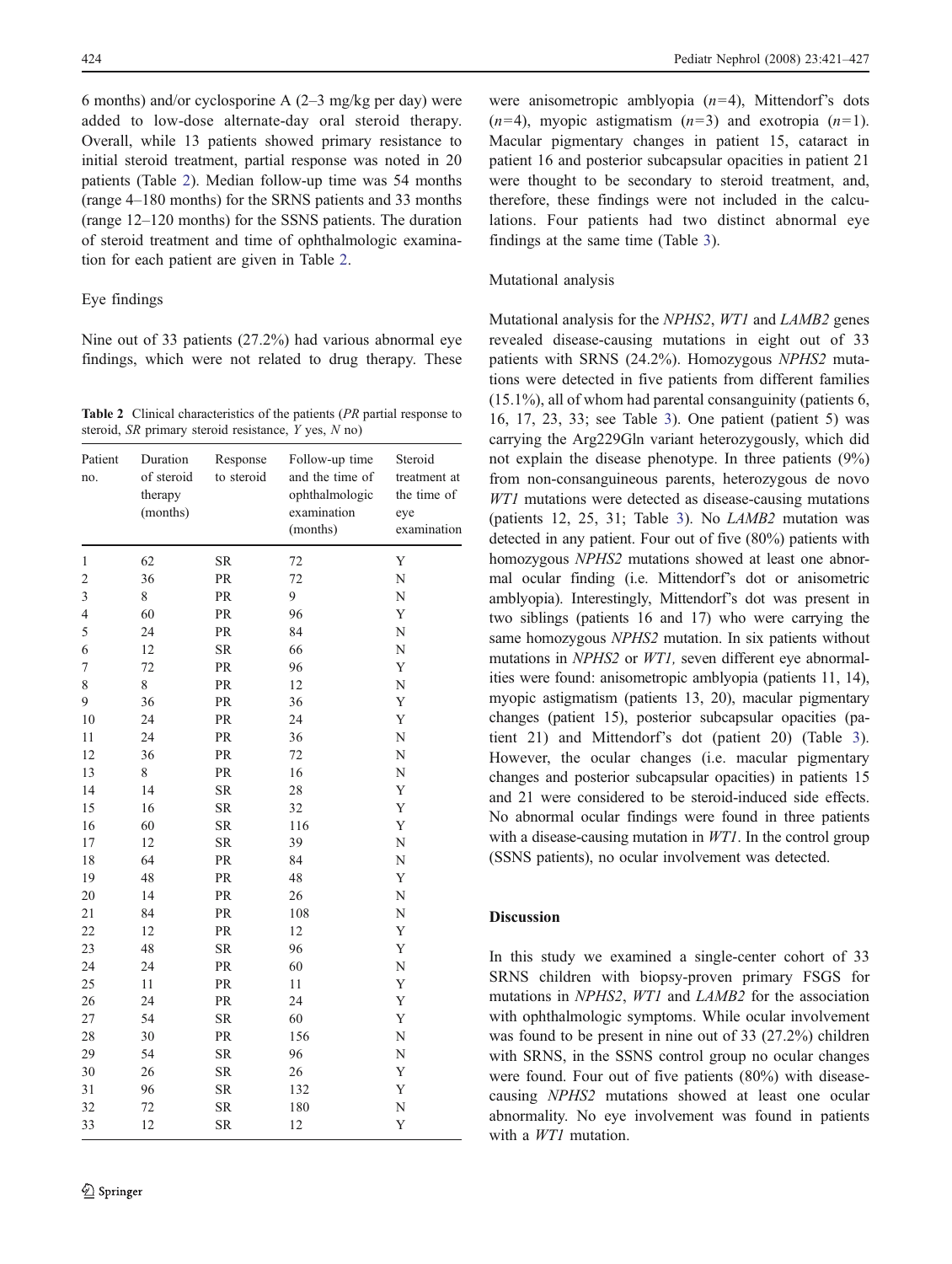<span id="page-4-0"></span>Table 3 Abnormal eye findings, and mutational analysis performed for WT1 and NPHS2

| Patient<br>no. | Eye findings                            | WT1                       | NPHS2 mutation<br>(amino acid exchange)           |
|----------------|-----------------------------------------|---------------------------|---------------------------------------------------|
| 1              | None                                    |                           |                                                   |
| $\overline{2}$ | None                                    |                           |                                                   |
| 3              | None                                    |                           |                                                   |
| $\overline{4}$ | None                                    |                           |                                                   |
| 5              | Mittendorf's dot                        |                           | Ex 5 c.686G->A=Arg229Gln<br>(het)                 |
| 6              | Anisometropic amblyopia,<br>exotropia   |                           | Ex 7 c.803T->G = Val268Gly<br>(homo)              |
| 7              | None                                    |                           |                                                   |
| 8              | None                                    |                           |                                                   |
| 9              | None                                    |                           |                                                   |
| 10             | None                                    |                           |                                                   |
| 11             | Anisometropic amblyopia                 |                           |                                                   |
| 12             | None                                    | Ex 9 IVS9+5 $G/A$ (het)   |                                                   |
| 13             | Myopic astigmatism                      |                           |                                                   |
| 14             | Anisometropic amblyopia                 |                           |                                                   |
| 15             | Macular pigmentary<br>changes           |                           |                                                   |
| 16             | Mittendorf's dot, cataract              |                           | Ex 4 c. 460-467 insT = Val165X<br>(homo)          |
| 17             | Mittendorf's dot, myopic<br>astigmatism |                           | Ex 4 c. 460-467 insT = Val165X<br>(homo)          |
| 18             | None                                    |                           |                                                   |
| 19             | None                                    |                           |                                                   |
| 20             | Mittendorf's dot, myopic<br>astigmatism |                           |                                                   |
| 21             | Posterior subcapsular<br>opacities      |                           |                                                   |
| 22             | None                                    |                           |                                                   |
| 23             | Anisometropic amblyopia                 |                           | $Ex2 c.353C \rightarrow T = Pro118$ Leu<br>(homo) |
| 24             | None                                    |                           |                                                   |
| 25             | None                                    | Ex 9 c.1228+4C/T<br>(het) |                                                   |
| 26             | None                                    |                           |                                                   |
| 27             | None                                    |                           |                                                   |
| 28             | None                                    |                           |                                                   |
| 29             | None                                    |                           |                                                   |
| 30             | None                                    |                           |                                                   |
| 31             | None                                    | Ex 9 c.1228+4C/T<br>(het) |                                                   |
| 32             | None                                    |                           |                                                   |
| 33             | None                                    |                           | Ex 2 c.353C->T = Pro118Leu<br>(homo)              |

Association between SRNS and other organs are increasingly being recognized. In our study, we report the prevalence of ocular findings in patients with SRNS. The question is whether this association is really true or just an incidental finding. Recent evidence suggests that genetic defects causing SRNS might also be a reason of ocular involvement [[8\]](#page-5-0). Ocular involvement, in fact, has been well known in various hereditary diseases associated with certain glomerular disorders characterized by nephrotic

Mutational analysis was performed for the NPHS2, WT1, and LAMB2 genes in each patient. Ex exon, homo homozygous, het heterozygous

> syndrome, such as Pierson syndrome, in which mutations in the LAMB2 gene are causative [[8,](#page-5-0) [23\]](#page-6-0). There is growing body of evidence that slit diaphragm proteins are also expressed outside of the kidney and might have a functional significance in the development of other organs [[5,](#page-5-0) [24](#page-6-0)]. For podocin, recent studies have demonstrated its expression in fetal heart [[6\]](#page-5-0). Frishberg et al. [[25\]](#page-6-0) have recently confirmed this observation clinically, demonstrating various cardiac anomalies in 89% of patients with homozygous NPHS2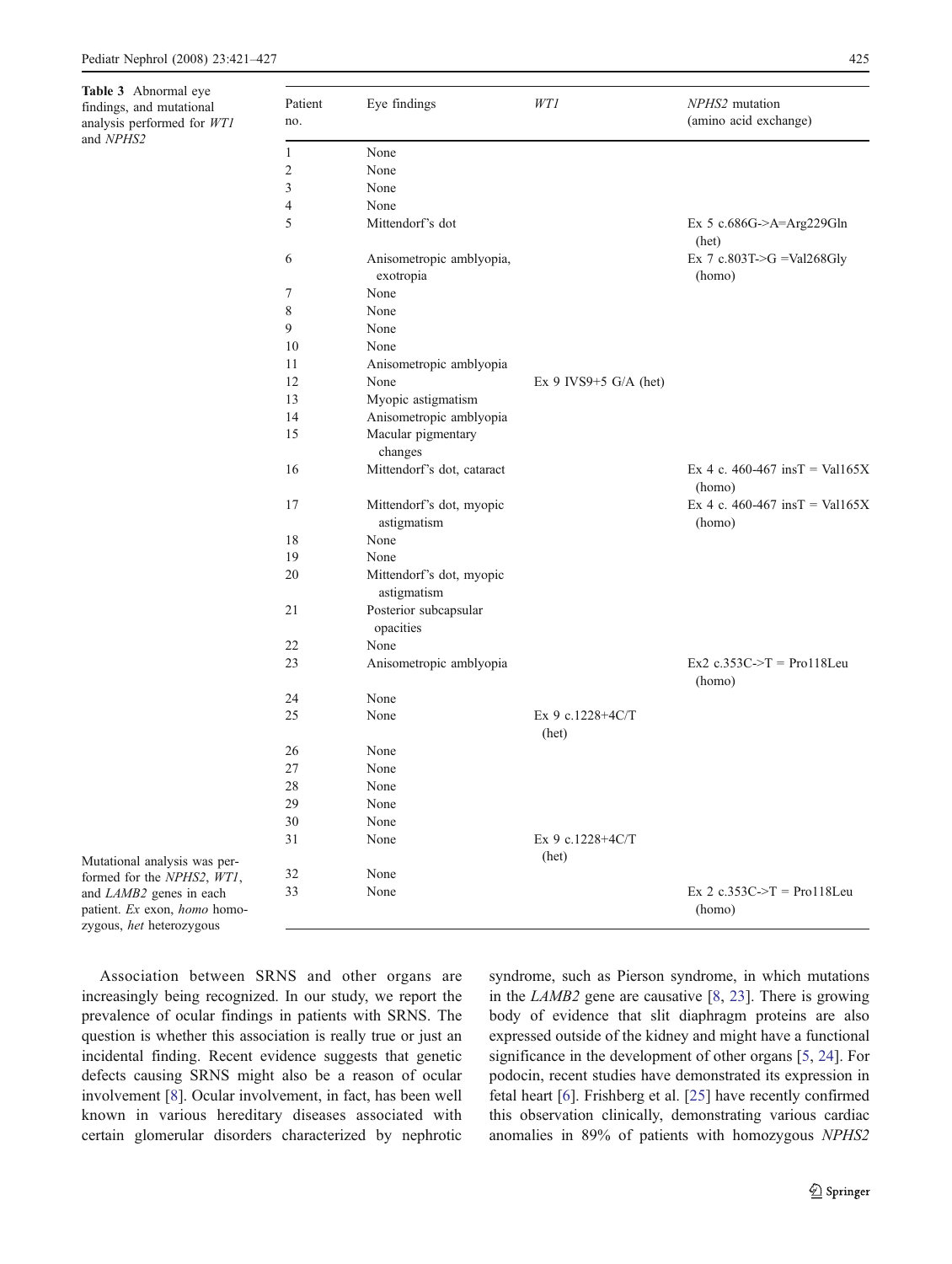<span id="page-5-0"></span>mutations at diagnosis of SRNS. In our study, we found ocular involvement in 4/5 (80%) of the patients with homozygous NPHS2 mutations, which might be attributed to a possible role of NPHS2 in eye development. Evidence supporting this suggestion might be that: (1) none of the patients with SSNS had ocular involvement, (2) none of the patients with WT1 mutation had any ocular anomalies, (3) Mittendorf's dot was diagnosed in four out of 33 patients (12%) with FSGS and in 4/9 patients (44.4%) with abnormal eye findings. Moreover, it was present in two siblings (patients 16 and 17) who were carrying the same homozygous NPHS2 mutation. Although the true prevalence and incidence of Mittendorf's dot in healthy populations is not known, it is believed to be extremely rare [[26\]](#page-6-0). Mittendorf's dot, also called the hyaloid body, represents the remains of the anterior end of the hyaloid artery and is not related to any drugs. It appears as a small axial or nasally paraxial gray-white dot opacity at the posterior apex of the lens. It is, in itself, visually insignificant unless it is large, which is rare, and may then represent a mild form of persistent hyperplastic primary vitreous (PHPV). Occasionally, it may be associated with posterior lenticonus and sometimes with a persistent hyaloid artery. Usually, it is stable, not requiring surgery, but progression has been noted [[26\]](#page-6-0). Another important eye finding was anisometropic amblyopia, which is a common cause of amblyopia that has an estimated prevalence in children ranging from 2% to 5% [\[27](#page-6-0)]. However, in our study, we found it in four out of 33 patients (12.1%). Unequal refractive error between two eyes could produce abnormal binocular interaction and/or visual deprivation, when severe [\[28](#page-6-0)]. Astigmatism is a common refractive anomaly. Myopic astigmatism is a condition in which the eye is affected with myopia in one meridian only. Its prevalence has been reported to be between 1.4% and 19.8% in different population-based studies [[29\]](#page-6-0). In our patient population, we found it to be 9%, which did not differ from that seen in the general population. We also found macular pigmentary changes in one patient. It can be an isolated finding, maybe associated with many different systemic disorders. However, there is one report on an association with corticosteroid use [[30\]](#page-6-0), so we cannot exclude definitely that it might be a steroid-induced side effect. Similarly, posterior subcapsular opacities and cataract formation in two patients were thought to be adverse effects of corticosteroids.

In our study we detected disease-causing mutations in NPHS2 and WT1 in eight out of 33 patients with SRNS (five with mutations in NPHS and three in WT1). The number of detected NPHS2 mutations (15.1%) is in agreement with that in another Turkish study, in which five different NPHS2 mutations in four of 30 (13.3%) families was detected [[31\]](#page-6-0). In a large cohort, Ruf et al. [\[32](#page-6-0)] reported homozygous or compound heterozygous mutations in NPHS2 for 29% of familial and sporadic SRNS patients. Caridi et al. [\[33](#page-6-0)] observed homozygous or compound heterozygous mutations in NPHS2 for 12% of SRNS patients. In contrast, Maruyama et al. [\[34](#page-6-0)] performed mutational analysis for 36 Japanese children with SRNS without detecting any mutation in NPHS2. These discrepancies stem from genetic heterogeneity between different ethnic groups. Thus, every population should establish its own genetic profile for particular diseases. We detected WT1 mutation as an underlying genetic defect in 3/33 (9%) of all patients, which is in agreement with previous studies [\[12,](#page-6-0) [13\]](#page-6-0). In 75% of all SRNS patients, we did not find mutations in NPHS2, WT1 or LAMB2. This further confirms the clinical and genetic heterogeneity of the disease and suggests the existence of more disease-causing gene(s).

In conclusion, ocular involvement may accompany primary FSGS manifested by SRNS independent of treatment. Ophthalmologic evaluation at the time of diagnosis might be beneficial to characterize further the spectrum of this possible association. Further studies in larger cohorts are needed to draw a certain conclusion.

## References

- 1. International Study of Kidney Disease in Children (1981) Primary nephrotic syndrome in children: Clinical significance of histopathologic variants of minimal change and of diffuse mesangial hypercellularity. Kidney Int 20:765–771
- 2. Niaudet P (2004) Steroid-resistant idiopathic nephrotic syndrome in children. In: Avner ED, Harmon WE, Niaudet P (eds) Pediatric nephrology, 5th edn. Lippincott Williams&Wilkins, Philadelphia, pp 557–573
- 3. Korbet SM (1998) Primary focal segmental glomerulosclerosis. J Am Soc Nephrol 9:1333–1340
- 4. Border WA (1988) Distinguishing minimal-change disease from mesangial disorders. Kidney Int 34:419–434
- 5. Kestila M, Lenkkeri U, Mannikko M, Lamerdin J, McCready P, Putaala H, Ruotsalainen V, Morita T, Nissinen M, Herva R, Kashtan CE, Peltonen L, Holmberg C, Olsen A, Tryggvason K (1998) Positionally cloned gene for a novel glomerular protein nephrin—is mutated in congenital nephrotic syndrome. Mol Cell 1:575–582
- 6. Boute N, Gribouval O, Roselli S, Benessy F, Lee H, Fuchshuber A, Dahan K, Gubler MC, Niaudet P, Antignac C (2000) NPHS2, encoding the glomerular protein podocin, is mutated in autosomal recessive steroid-resistant NS. Nat Genet 24:349–354
- 7. Kaplan JM, Kim SH, North KN, Rennke H, Correia LA, Tong HQ, Mathis BJ, Rodriguez-Perez JC, Allen PG, Beggs AH, Pollak MR (2000) Mutations in ACTN4, encoding alpha-actinin-4, cause familial focal segmental glomerulosclerosis. Nat Genet 24:251–256
- 8. Zenker M, Aigner T, Wendler O, Tralau T, Müntefering H, Fenski R, Pitz S, Schumacher V, Royer-Pokora B, Wühl E, Cochat P, Bouvier R, Kraus C, Mark K, Madlon H, Dötsch J, Rascher W, Maruniak-Chudek I, Lennert T, Neumann LM, Reis A (2004) Human laminin beta2 deficiency causes congenital nephrosis with mesangial sclerosis and distinct eye abnormalities. Hum Mol Genet 13:2625–2632